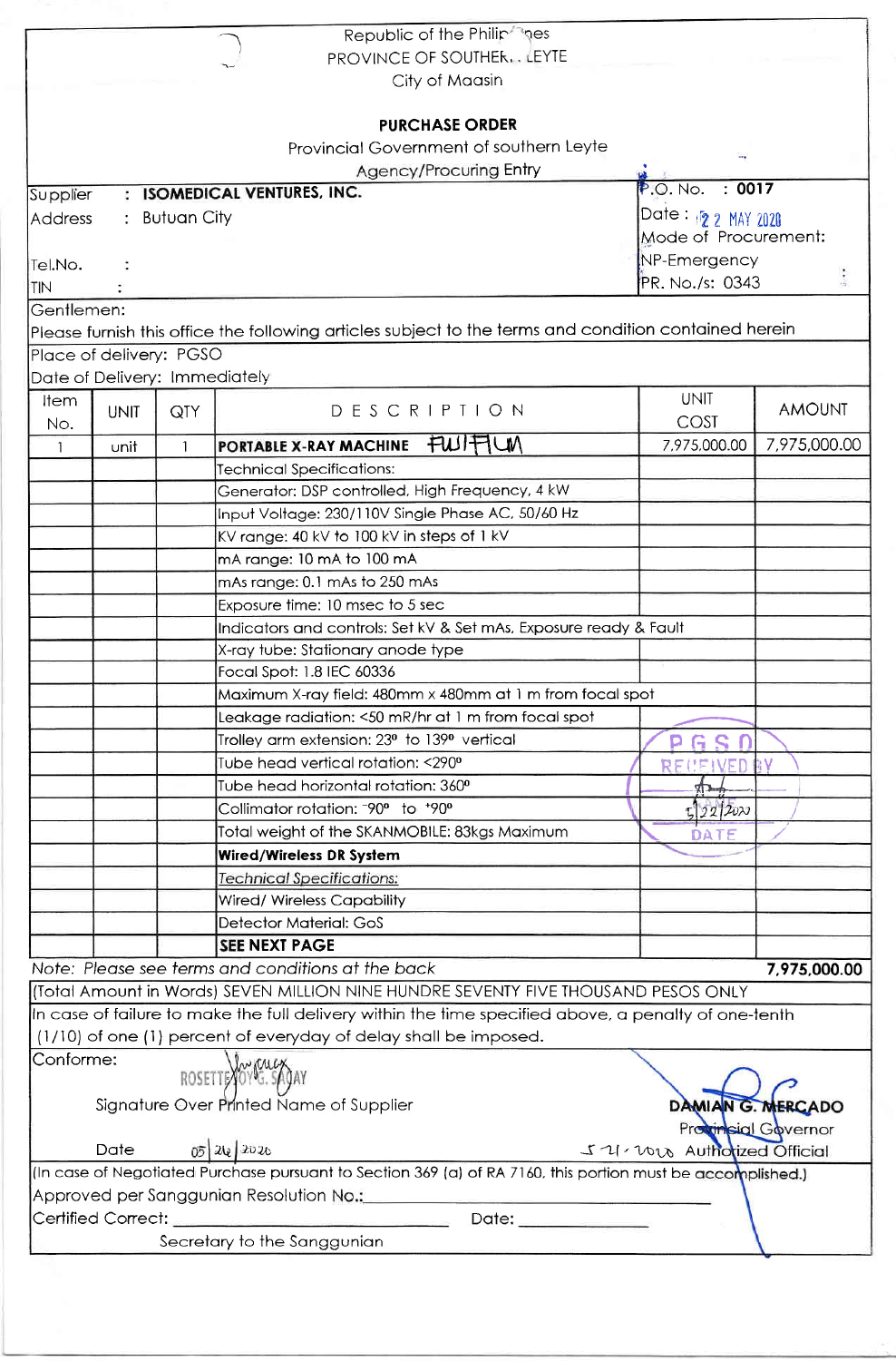|                                                                                                             |                               |               | Republic of the Philippin<br>PROVINCE OF SOUTHERN LL, IE                                              |                                                           |               |  |  |  |
|-------------------------------------------------------------------------------------------------------------|-------------------------------|---------------|-------------------------------------------------------------------------------------------------------|-----------------------------------------------------------|---------------|--|--|--|
|                                                                                                             |                               |               | City of Maasin                                                                                        |                                                           |               |  |  |  |
|                                                                                                             |                               |               | <b>PURCHASE ORDER</b>                                                                                 |                                                           |               |  |  |  |
|                                                                                                             |                               |               | Provincial Government of southern Leyte                                                               |                                                           |               |  |  |  |
|                                                                                                             |                               |               | <b>Agency/Procuring Entry</b>                                                                         |                                                           |               |  |  |  |
| Supplier                                                                                                    |                               |               | : ISOMEDICAL VENTURES, INC.                                                                           | : 0017<br><b>P.O. No.</b>                                 |               |  |  |  |
| <b>Address</b>                                                                                              |                               | : Butuan City |                                                                                                       | Date: 1 <mark>2 2 MAY 2020</mark><br>Mode of Procurement: |               |  |  |  |
| Tel.No.                                                                                                     |                               |               |                                                                                                       |                                                           |               |  |  |  |
| <b>TIN</b>                                                                                                  |                               |               |                                                                                                       | NP-Emergency                                              |               |  |  |  |
| Gentlemen:                                                                                                  |                               |               |                                                                                                       | RR. No./s: 0343                                           |               |  |  |  |
|                                                                                                             |                               |               |                                                                                                       |                                                           |               |  |  |  |
|                                                                                                             |                               |               | Please furnish this office the following articles subject to the terms and condition contained herein |                                                           |               |  |  |  |
|                                                                                                             | Place of delivery: PGSO       |               |                                                                                                       |                                                           |               |  |  |  |
|                                                                                                             | Date of Delivery: Immediately |               |                                                                                                       |                                                           |               |  |  |  |
| Item<br>No.                                                                                                 | <b>UNIT</b>                   | QTY           | DESCRIPTION                                                                                           | <b>UNIT</b><br>COST                                       | <b>AMOUNT</b> |  |  |  |
|                                                                                                             |                               |               | Light Weight: up to 2.6kg                                                                             |                                                           |               |  |  |  |
|                                                                                                             |                               |               | Image size: Automatic sizing up to 14"x17"(35cm x 43cm)                                               |                                                           |               |  |  |  |
|                                                                                                             |                               |               | Detector Matrix Size: more than 6 Megapixels                                                          |                                                           |               |  |  |  |
|                                                                                                             |                               |               | Image Preview: less than 2sec                                                                         |                                                           |               |  |  |  |
|                                                                                                             |                               |               | Pixel Pitch: from 125um to 150um                                                                      |                                                           |               |  |  |  |
|                                                                                                             |                               |               | <b>DR Flat Panel Detector</b>                                                                         |                                                           |               |  |  |  |
|                                                                                                             |                               |               | No. of FPD: 1                                                                                         |                                                           |               |  |  |  |
|                                                                                                             |                               |               | Acquisition depth: 16 bits or higher                                                                  |                                                           |               |  |  |  |
|                                                                                                             |                               |               | <b>Battery: Rechargeable</b>                                                                          |                                                           |               |  |  |  |
|                                                                                                             |                               |               | with internal memory allows detector-only image storage( up to 100images)                             |                                                           |               |  |  |  |
|                                                                                                             |                               |               | IPX6 Waterproofing                                                                                    |                                                           |               |  |  |  |
|                                                                                                             |                               |               | up to 310kg load capacity( shell-shape with rib magnesium alloy)                                      |                                                           |               |  |  |  |
|                                                                                                             |                               |               | battery with extra sleep mode function( will last up to 18hrs)                                        |                                                           |               |  |  |  |
|                                                                                                             |                               |               | Anti Bacteria Coating                                                                                 |                                                           |               |  |  |  |
|                                                                                                             |                               |               | <b>Acquisition Workstation Specification:</b>                                                         |                                                           |               |  |  |  |
|                                                                                                             |                               |               | <b>Monitor</b>                                                                                        |                                                           |               |  |  |  |
|                                                                                                             |                               |               | Standard LCD/LED-type monitor                                                                         | ECEIVED BY                                                |               |  |  |  |
|                                                                                                             |                               |               | Diagonal dimension of image screen at least 17" or more                                               |                                                           |               |  |  |  |
|                                                                                                             |                               |               | <b>PC</b>                                                                                             | 522220                                                    |               |  |  |  |
|                                                                                                             |                               |               | Minimum i5 Processor(CPU)                                                                             | DATE                                                      |               |  |  |  |
|                                                                                                             |                               |               | HDD: 500GB or More                                                                                    |                                                           |               |  |  |  |
|                                                                                                             |                               |               | Memory= 4GB or more                                                                                   |                                                           |               |  |  |  |
|                                                                                                             |                               |               | <b>SEE NEXT PAGE</b>                                                                                  |                                                           |               |  |  |  |
|                                                                                                             |                               |               | Note: Please see terms and conditions at the back                                                     |                                                           |               |  |  |  |
|                                                                                                             | (Total Amount in Words)       |               |                                                                                                       |                                                           |               |  |  |  |
|                                                                                                             |                               |               | In case of failure to make the full delivery within the time specified above, a penalty of one-tenth  |                                                           |               |  |  |  |
|                                                                                                             |                               |               | (1/10) of one (1) percent of everyday of delay shall be imposed.                                      |                                                           |               |  |  |  |
| Conforme:                                                                                                   |                               |               | ROSE OF JOY G. DICAY                                                                                  |                                                           |               |  |  |  |
|                                                                                                             |                               |               |                                                                                                       |                                                           |               |  |  |  |
| Signature Over Printed Name of Supplier<br><b>DAMIAN G. MERCADO</b>                                         |                               |               |                                                                                                       |                                                           |               |  |  |  |
| Provincial Governor<br>05 24 2020<br>Date<br>IV - vand Authorized Official                                  |                               |               |                                                                                                       |                                                           |               |  |  |  |
| (In case of Negotiated Purchase pursuant to Section 369 (a) of RA 7160, this portion must be accomplished.) |                               |               |                                                                                                       |                                                           |               |  |  |  |
|                                                                                                             |                               |               |                                                                                                       |                                                           |               |  |  |  |
| Certified Correct:<br>Date: <b>Example 2014</b>                                                             |                               |               |                                                                                                       |                                                           |               |  |  |  |
| Secretary to the Sanggunian                                                                                 |                               |               |                                                                                                       |                                                           |               |  |  |  |
|                                                                                                             |                               |               |                                                                                                       |                                                           |               |  |  |  |